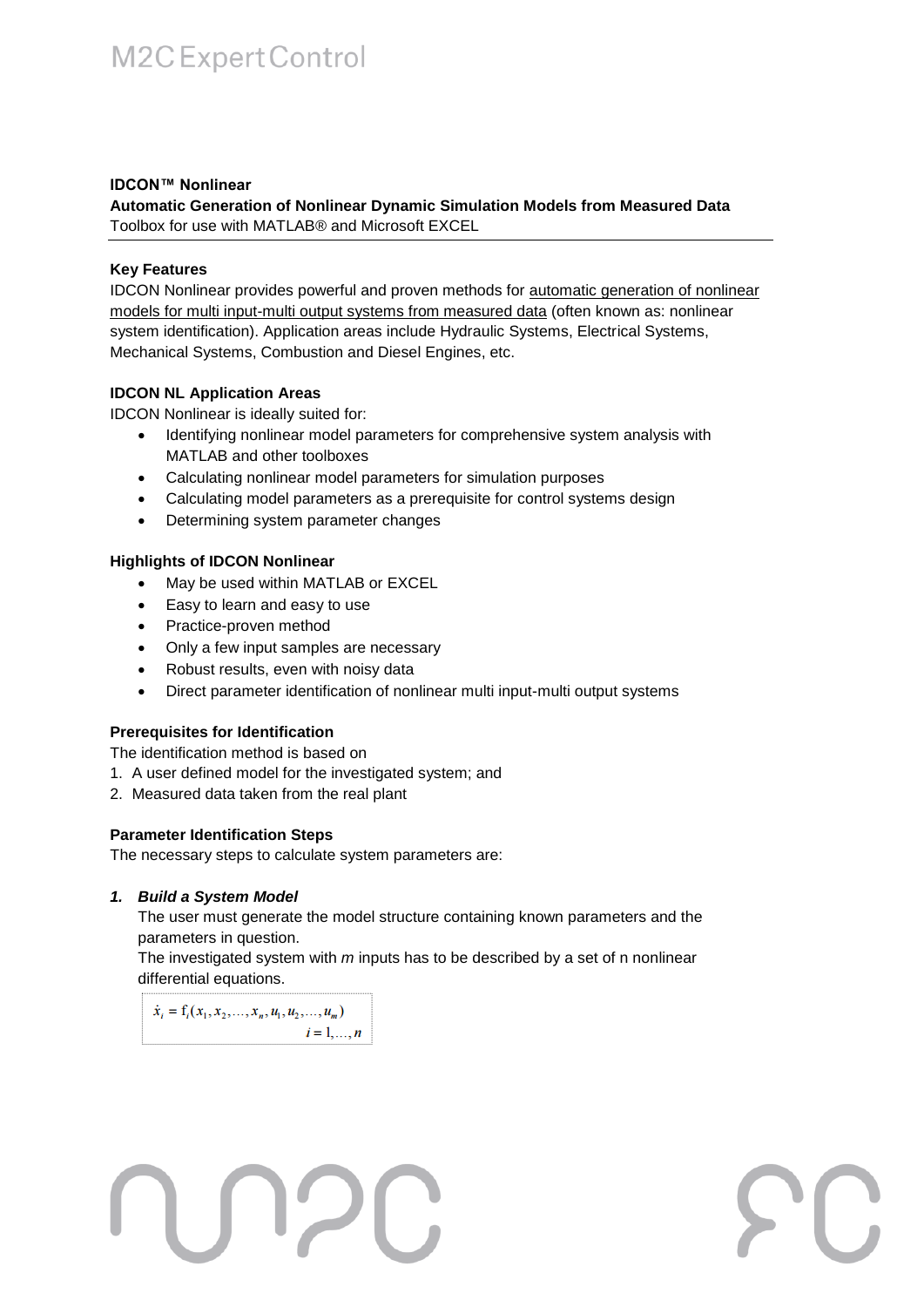## M2C Expert Control

When working within the MATLAB environment, either a MATLAB M- or MEXfunction may be used to define the model. Within EXCEL, the model may be defined almost identical to a Matlab MEX-function.

### *2. Build the Jacobian Matrix*

The Jacobian matrix built from the set of nonlinear differential equations described above is necessary for system identification process.

$$
\frac{df}{dx} = \begin{bmatrix} \frac{df_1}{dx_1} & \cdots & \frac{df_1}{dx_n} \\ \vdots & & \vdots \\ \frac{df_n}{dx_1} & & \frac{df_n}{dx_n} \end{bmatrix}
$$

The Symbolic Math TB may be used to help simplify the generation of the Jacobian. Like the differential equations, the Jacobian matrix must be defined in an M- or MEXfunction if working within MATLAB. If working within EXCEL, the Jacobian needs to be defined in a function being almost identical to the Matlab MEX-function

### *3. Take measurements*

Experiments may now be performed with the plant under investigation, measuring the model I/O values.

### *4. Ready to go*

The parameter identification process may now be started with IDCON Nonlinear. The model parameters in question are directly returned by the identification process.

### **Example**

The following example of a polymerization reaction in a stirring reactor demonstrates the capabilities of IDCON Nonlinear.

Using measurements of temperature *T(t)* and mass flow  $m(t)$  taken from the plant, IDCON Nonlinear is able to determine the following quantities:



### **Prerequisites**

Independent of the tool landscape available MATLAB and/or EXCEL), IDCON Classic is required.

### **IDCON Nonlinear Functions**

Within the Matlab environment IDCON Nonlinear provides all functionality to gain the desired model parameters which may be used for further analysis or simulation purposes.